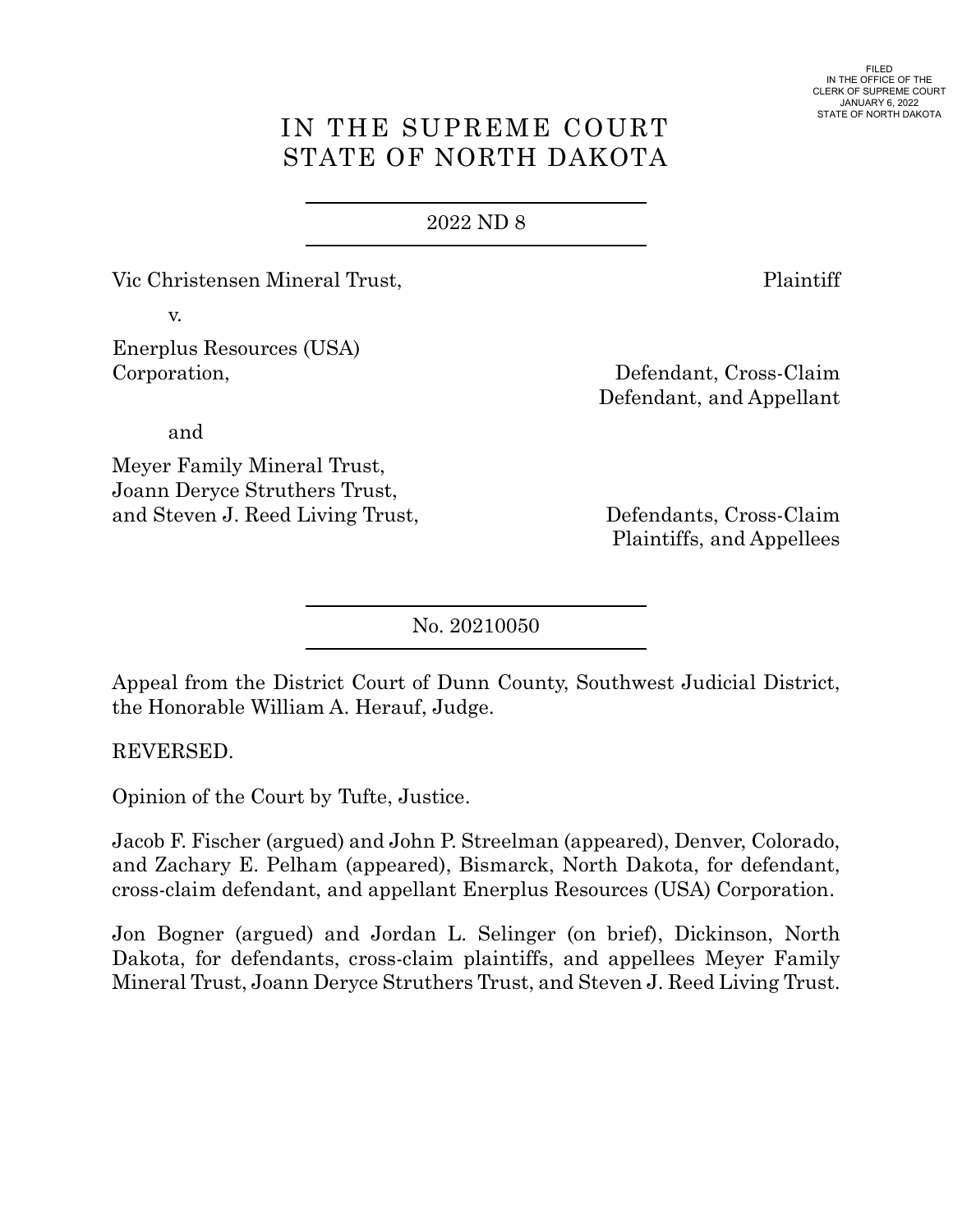## **Vic Christensen Mineral Trust v. Enerplus Resources Corp. [No. 20210050](https://www.ndcourts.gov/supreme-court/dockets/20210050)**

# **Tufte, Justice.**

[¶1] Enerplus Resources (USA) Corporation ("Enerplus") appeals from the second amended judgment and adverse summary judgment orders holding it liable for suspending royalty payments to Meyer Family Mineral Trust, Joann Deryce Struthers Trust, and Steven J. Reed Living Trust (collectively, "Trust Defendants"). Enerplus argues it was justified in suspending payments under N.D.C.C. § 47-16-39.1, which allows for suspending payments in the event of a dispute of title. We reverse, concluding Enerplus was justified in suspending royalty payments to the Trust Defendants.

I

[¶2] Victor Christensen owned certain land in Dunn County, including an area referred to as the "W1/2." In 1952, he deeded a  $5/128$  royalty interest<sup>1</sup> to Henry Roquette for all of the oil and gas produced from the W1/2 ("Roquette Deed"). Thereafter, Victor Christensen transferred his remaining interest in the W1/2 to his wife, Mildred Christensen.

[¶3] In 1957, Mildred Christensen deeded the W1/2 to Joe Reed and Deryce Reed (the "Reeds"), reserving a 4/5 mineral interest, and thereby conveying a 1/5 mineral interest to the Reeds. In 1968, Henry Roquette conveyed the 5/128 royalty interest to Mildred Christensen.

[¶4] The Vic Christensen Mineral Trust ("VCMT") now owns the 4/5 mineral interest in the W1/2 that was formerly owned by Mildred Christensen. The Trust Defendants collectively own the 1/5 mineral interest previously conveyed to the Reeds.

[¶5] Enerplus, an oil and gas producer, operates wells within the W1/2. Prior to production, Enerplus hired a title examiner to provide a drilling title

<sup>1</sup> Enerplus disputes the size of the royalty interest on appeal. Because this issue is immaterial to our decision, we assume without deciding that Victor Christensen deeded a 5/128 royalty interest.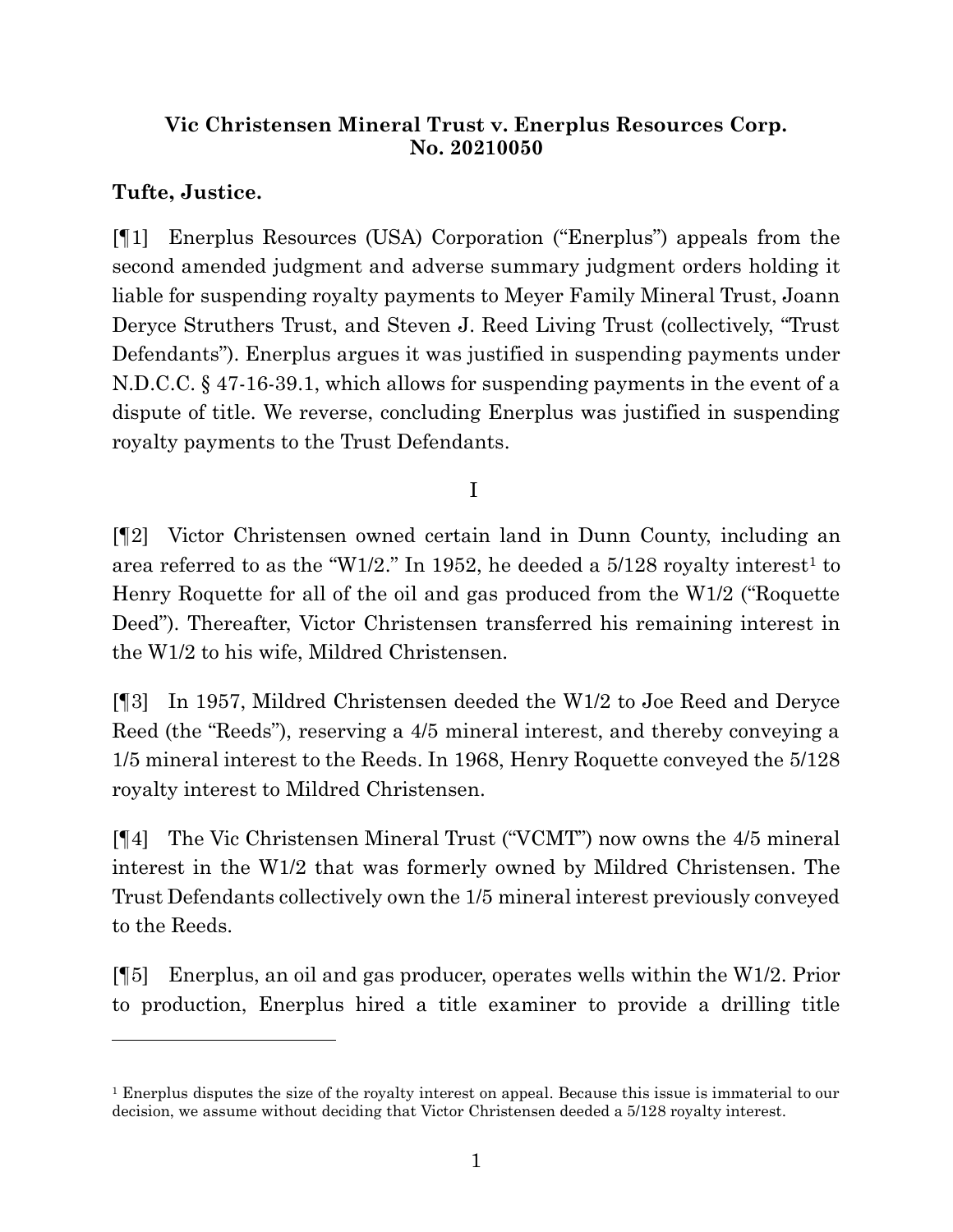opinion. The title opinion states the royalty interest, now held by VCMT, burdens the Trust Defendants' interest in the W1/2; and there is a discrepancy with the land acreage in the Roquette Deed, which affects the size of the royalty interest. In October 2017, Enerplus informed VCMT and the Trust Defendants of these issues, required they enter into a stipulation clarifying their ownership interests, and suspended royalty payments to VCMT and the Trust Defendants. VCMT and the Trust Defendants did not stipulate to the royalty interest at that time.

[¶6] In January 2019, VCMT sued the Trust Defendants to quiet title, alleging it owns the royalty interest on the Trust Defendants' 1/5 mineral interest in the W1/2, and the royalty interest is larger than 5/128 based on the Roquette Deed. The Trust Defendants counterclaimed to quiet title, alleging their 1/5 mineral interest has no royalty burden. In April 2019, VCMT and the Trust Defendants stipulated to their interests with VCMT agreeing to forgo any rights to the royalty interest. Enerplus then paid VCMT and the Trust Defendants their suspended royalty payments.

[¶7] The Trust Defendants sought statutory interest from Enerplus for suspending their royalty payments. After cross-motions, the district court granted summary judgment in favor of the Trust Defendants and against Enerplus. Enerplus appeals the orders granting summary judgment holding it liable for suspending payments to the Trust Defendants.

## II

# [¶8] Our summary judgment standard of review is well established:

Summary judgment under [N.D.R.Civ.P. 56](https://www.ndcourts.gov/legal-resources/rules/ndrcivp/56) is a procedural device for the prompt resolution of a controversy on the merits if there are no genuine issues of material fact or inferences that can reasonably be drawn from undisputed facts, or if the only issues to be resolved are questions of law. Summary judgment is appropriate if the issues in the case are such that the resolution of any factual disputes will not alter the result. Whether the district court properly granted summary judgment is a question of law that we review de novo on the entire record. On appeal, this Court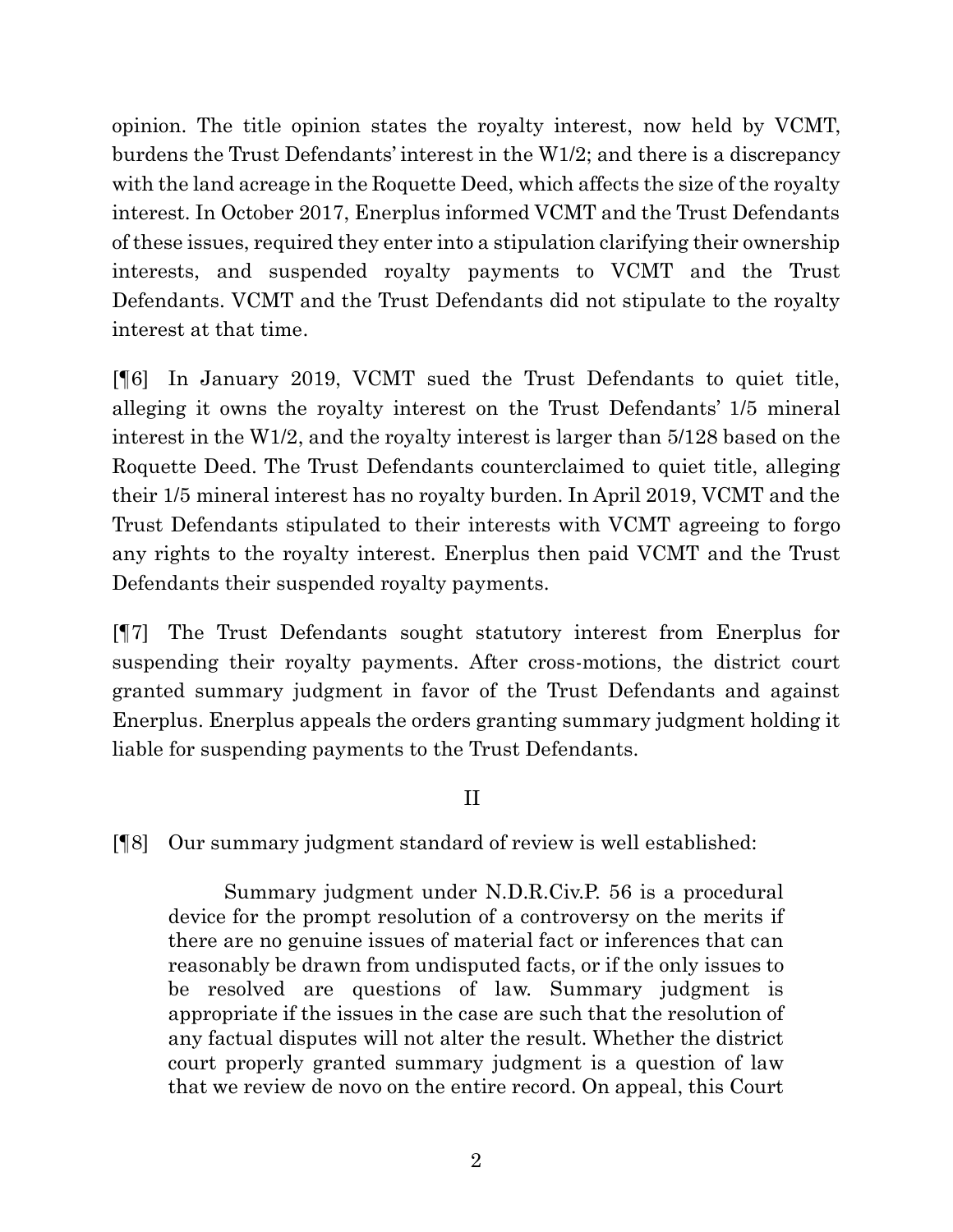decides whether the information available to the district court precluded the existence of a genuine issue of material fact and entitled the moving party to judgment as a matter of law.

*Hild v. Johnson*, [2006 ND 217,](https://www.ndcourts.gov/supreme-court/opinion/2006ND217) ¶ 6, [723 N.W.2d 389](https://www.ndcourts.gov/supreme-court/opinion/723NW2d389) (citations omitted).

#### A

[¶9] Enerplus argues the "safe harbor" provision of N.D.C.C. § 47-16-39.1 applies, rendering its suspension of royalty payments to the Trust Defendants lawful. Section 47-16-39.1, N.D.C.C., provides that an operator's obligation under an oil and gas lease to pay oil and gas royalties to the mineral owner is "of the essence." A breach of the obligation may constitute grounds for cancellation, but if cancellation is not sought, failure by the operator to pay within 150 days after oil or gas produced is marketed shall accrue interest on the unpaid royalties at the rate of 18 percent per annum until paid. *Id.* The safe harbor provision provides, "This section does not apply . . . *in the event of a dispute of title existing that would affect distribution of royalty payments,* . . . however, the operator shall make royalty payments to those mineral owners whose title and ownership interest is not in dispute." *Id.* (emphasis added). The district court concluded the safe harbor provision did not apply, stating:

The dispute of title between VCMT and the Trust Defendants comes solely as a result of the actions of Enerplus and its title attorney. Had the title opinion been correct in the first place and had there been no erroneous suggestions that the 5/128ths Royalty burdened the 1/5 ownership of the Trust Defendants, there would have been no dispute.

[¶10] Enerplus contends a dispute of title existed that would have affected distribution of royalty payments; specifically, its title examiner's determination that the Trust Defendants' 1/5 mineral interest was burdened by VCMT's royalty interest, and that burden was more than 5/128 interest due to the acreage discrepancy. As a result, Enerplus informed VCMT and the Trust Defendants of these issues, required a stipulation of interest concerning the royalty, and suspended all payments to VCMT and the Trust Defendants. Subsequently, VCMT sued the Trust Defendants to quiet title to the royalty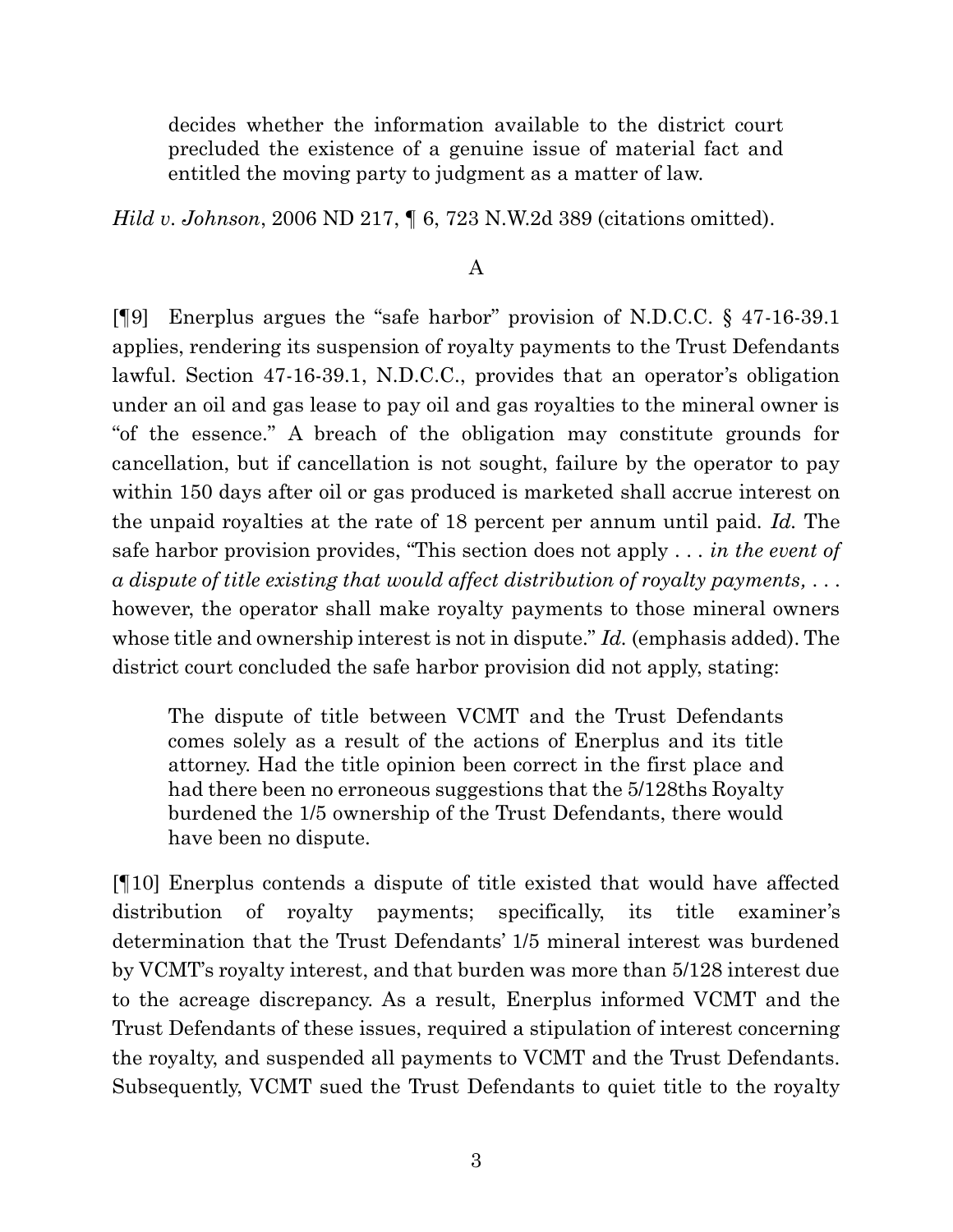interest, and the Trust Defendants counterclaimed to quiet title to 1/5 of the mineral interest unburdened by any outstanding royalty. Thus, there was a dispute of title existing that would affect distribution of royalty payments. Applying the plain language of N.D.C.C. § 47-16-39.1, we conclude Enerplus' suspension of royalty payments to the Trust Defendants was lawful.

[¶11] The district court and the Trust Defendants read a heightened standard into the safe harbor provision, requiring a *successful* title claim to be advanced by Enerplus, as opposed to merely a dispute of title existing. *But see Leavitt v. Ballard Expl. Co.*, 540 S.W.3d 164, 174 n.9 (Tex. App. 2017) (noting, "[W]e observe that nothing in [the Texas statute] requires a payor like [the operator] to evaluate the legal merit of a dispute, only that such a dispute exists."). Even if Enerplus' alleged title dispute was ultimately unsuccessful, or the dispute was "manufactured" by Enerplus as the Trust Defendants assert, VCMT and the Trust Defendants sued each other to quiet title, undoubtedly creating a "dispute of title" that would affect their royalty payments from Enerplus. Accordingly, Enerplus lawfully suspended royalty payments to the Trust Defendants.

#### B

[¶12] Enerplus argues the district court erred by concluding Enerplus wrongfully withheld payment on the undisputed 123/128 royalty interest held by the Trust Defendants, which was not potentially subject to the 5/128 royalty interest. The last provision of N.D.C.C. § 47-16-39.1 provides that when there is a dispute of title, "the operator shall make royalty payments to those mineral owners whose title and ownership interest is not in dispute." Because the Trust Defendants are mineral owners whose title and ownership interest was in dispute, this provision, by its plain language, does not apply. Thus, the court erred in concluding Enerplus acted unjustifiably in suspending more than 5/128 of its payments to the Trust Defendants. Under N.D.C.C. § 47-16-39.1, Enerplus was entitled to suspend all royalty payments to the Trust Defendants derived from their 1/5 mineral interest in the W1/2.